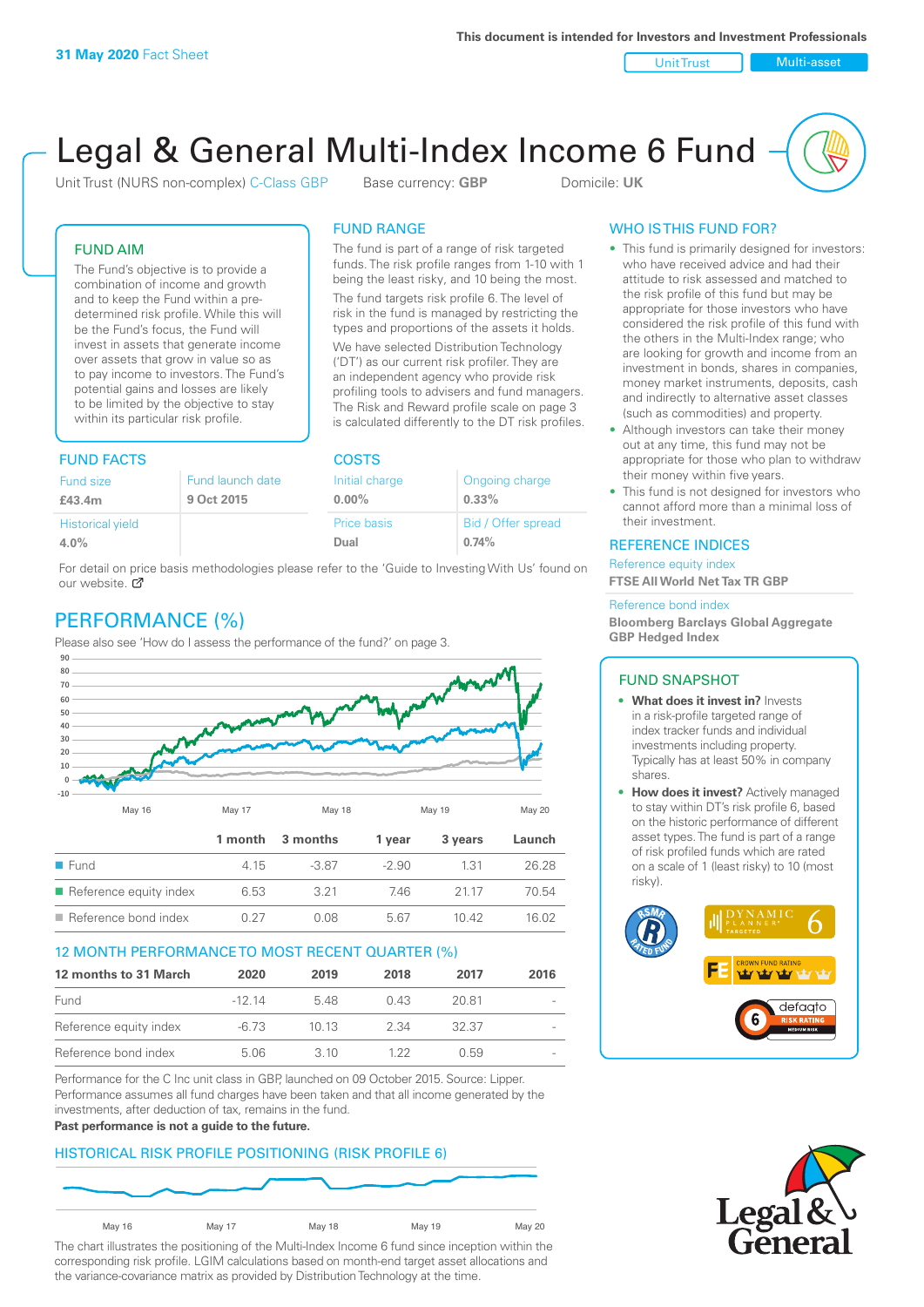# Legal & General Multi-Index Income 6 Fund

Unit Trust (NURS non-complex) C-Class GBP

# PORTFOLIO BREAKDOWN

All data source LGIM unless otherwise stated. Totals may not sum due to rounding.





#### FUND MANAGERS

The fund managers have responsibility for managing the multi-index fund range. They are part of the Multi-Asset Funds (MAF) team in LGIM. This team focuses on designing and managing multi-asset funds that are tailored to match the specific objectives of various client types. The team sits within a wider Asset Allocation team which combines both depth of experience with a broad range of expertise from different fields, including fund management, investment consulting and risk management roles.

# TOP 10 HOLDINGS (%)

| <b>L&amp;G UK Index Trust</b>                                    | 11.7 |
|------------------------------------------------------------------|------|
| iShares UK Dividend UCITS ETF                                    | 8.7  |
| L&G Emerging Markets Government Bond (US\$) Index Fund           | 8.0  |
| L&G Emerging Markets Government Bond (Local Currency) Index Fund | 7.7  |
| L&G High Income Trust                                            | 6.9  |
| L&G Global Emerging Markets Index Fund                           | 5.2  |
| L&G US Index Trust                                               | 5.2  |
| L&G European Index Trust                                         | 4.9  |
| <b>L&amp;G Pacific Index Trust</b>                               | 4.7  |
| L&G Global Listed Infrastructure Index Fund                      | 3.9  |

**Important:** Due to exceptional market conditions, spreads are currently volatile and may be higher than indicated. To see the latest spread visit www. legalandgeneral.com/chargesandfees